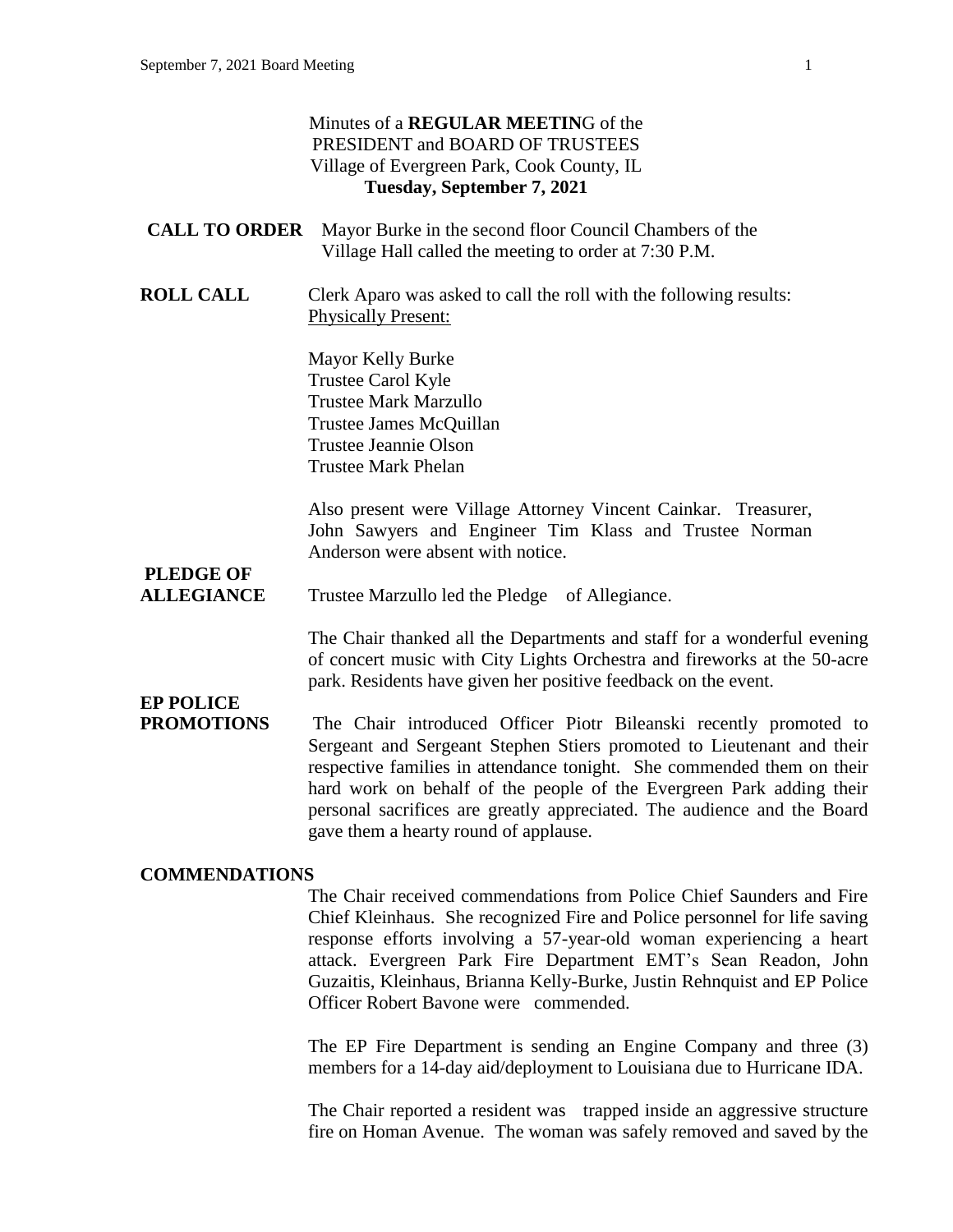quick actions of the EP Fire and Police Departments. Commendations to EP Fire Department: Lt. Turner, Eng. Fineron, FF Cangelosi, FF Rehnquist, FF M. Murphy, FF Simich, FF Williams, FF Zokfie, FF Schickel and FF Whitehorn. Special commendations to EP Police Department Officers Lehnhardt, Phillips, Schleder, Wright, and Sgt. Trujillo who assisted in this rescue.

Police Chief Saunders has assigned Detective LeCompte to the FBI Chicago Division of Violent Crimes and Safe Streets Task Force. EP Police Officers Herrera and Detective LeCompte and Officers Sass and Wright were commended for their work.

The Chair excused the members of the Police Department and their families from the remainder of the meeting to leave for an ice cream celebration.

**OPEN PUBLIC** The Chair made the following announcements:

CSX will be working on the crossing at  $91<sup>st</sup>$  St. and Rockwell between California Ave and Western Ave. starting September 23, 2021 for approximately 2 weeks.

Reminder: Vehicle sticker purchase is due by September 15, 2021. Please use the pre-printed application that was mailed to complete the renewal. For your convenience online bill pay is available; visit our website at [www.evergreenpark-ill.com](http://www.evergreenpark-ill.com/) to access the online portal available 24 hours a day with no extra cost. Also, the  $95<sup>th</sup>$  & Kedzie Currency Exchange located at 3200 W. 95<sup>th</sup> Street sells vehicle stickers for a nominal fee. The currency exchange has extended hours for your convenience.

Farmers Market continues each Thursday 7AM to 1PM at Yukich Field through October.

Saturday, September 11, 2021 8:30 a.m.- St. Bernadette Special Mass.

Saturday, September 11, 2021 9-2 pm Yukich Field– Memories to Go Event – Village wide garage sale

Saturday, September 11, 2021 10 am – Meet and Greet with Mayor Burke @ Kennedy Park. Display Boards for park renovation will be available and comments from residents.

Saturday, September 11, 2021, 5:00 pm – Most Holy Redeemer BBQ Bash.

Thursday, September 16, 2021 6:00 PM – Most Holy Redeemer Raider  $Run - 95<sup>th</sup>$  & Millard.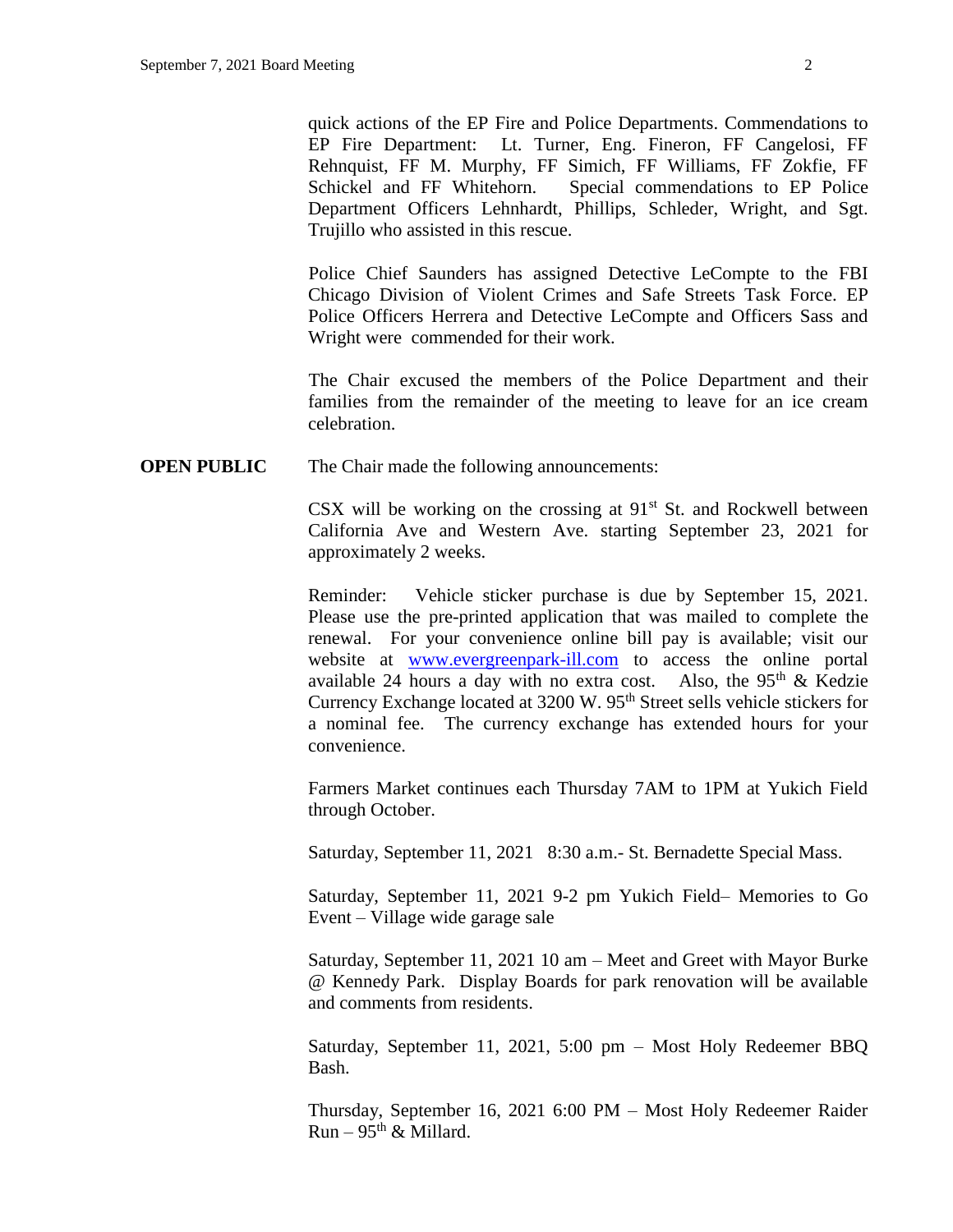Saturday, September 18, 2021, from 7 am to 12 pm – The  $7<sup>th</sup>$  Christmas Without Cancer 5K Run /Walk starting at Klein Park. To sign up, create a team and donate visit bit.ly/CWC5K2021.

Sunday, September 19, 2021, 11:00 AM at Duffy Park – Mass in the Park.

Martyrs Fest hosted by Queen of Martyrs Parish begins Friday, September 24through Sunday, September 26, 2021.

Saturday, September 25, 2021  $10 -$  noon – EP Library event – Meet the new Library Director, Frank Murray and enjoy treats from the donut truck.

Thursday, September  $30<sup>th</sup> - 9$  am to 11 am – Paper shred event at the Farmers Market.

Worth Township is accepting tax appeals until September 20, 2021. You may file over the phone by calling the Assessor's Office directly at 708- 371-555.

Mr. Adam Kessel, Program Coordinator, presented educational and recreational information about the various programs offered by the Cook County Forest Preserves. A short discussion took place regarding the Forest Preserve's recent improvements. The Chair thanked Mr. Kessel for the information and County Board President Preckwinckle and Mr. Arnold Randall for the recent upgrades at Ryan's Woods. A copy of Mr. Kessel's presentation will be available on our website tomorrow.

#### **OPEN PUBLIC AUDIENCE** NONE.

### **REGULAR**

**AGENDA** Motion by Trustee Kyle second by Trustee Phelan to waive the reading of the minutes of the August 16, 2021 regular Meeting by the President and Board of Trustees was approved. Upon roll call voting YES: Trustees Kyle, Marzullo, McQuillan, Olson and Phelan; voting NO: NONE. The motion was passed and so ordered by the Chair

#### **RESOLUTION NO. 21-2021**

Motion by Trustee Phelan second by Trustee McQuillan to approve **Resolution NO. 21-2021** with expenditures of the General Corporate Fund of \$ 696,419.71 and the Water Management Fund in the amount of  $$454,141.74$  and the 95<sup>th</sup> St. TIF Fund, \$5,040.00 and the Street Bond Fund, \$ 48,330.00 for a total of \$ 1,103,931.45. Upon roll call voting YES Trustees Marzullo, McQuillan, Olson, Phelan and Kyle; voting NO: NONE. The motion was passed and so ordered by the Chair.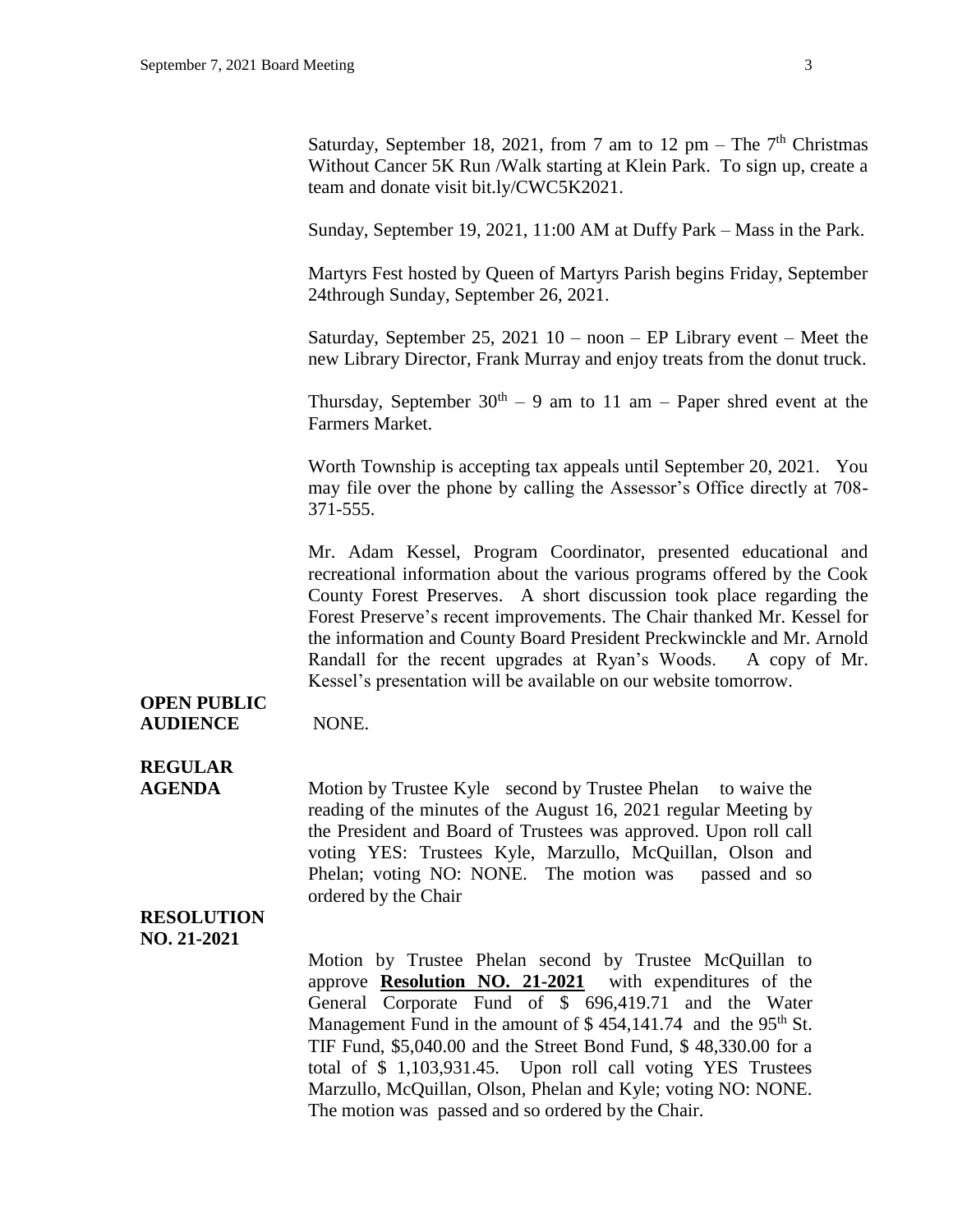# **BUSINESS**

**CERTIFICATES** Motion by Trustee Kyle second by Trustee Marzullo to approve the Business Regulation Certificate for **UPSTART DENTAL SOLUTIONS, LTD.** to operate a dental office located at 3917 W. 95<sup>TH</sup> Street. Upon roll call, voting YES Trustees McQuillan, Olson, Phelan, Kyle and Marzullo; voting NO: NONE. The motion was passed and so ordered by the Chair.

> Motion by Trustee Marzullo second by Trustee McQuillan to approve the Business Regulation Certificate for **KLASSY STEMS & MORE** to operate a florist/event planner shop located at 3611 W. 95<sup>th</sup> Street. Upon roll call, voting YES Trustees Olson, Phelan, Kyle, Marzullo and McQuillan; voting NO: NONE. The motion was passed and so ordered by the Chair.

> Motion by Trustee Phelan second by Trustee Olson to approve the Business Regulation Certificate for **BLM TITLE SERVICES, LLC, DBA LAKELAND TITLE** to conduct an office for title and insurance office located at 9730 S. Western Avenue, Suite 208. Upon roll call, voting YES Trustees Phelan, Kyle, Marzullo, McQuillan and Olson; voting NO: NONE. The motion was passed and so ordered by the Chair.

> Motion by Trustee McQuillan second by Trustee Kyle to approve the Business Regulation Certificates for **SCOTT CREDIT UNION** to conduct an administrative office located /service credit union membership and provide financial services located at 9122 S. Kedzie. Additionally, **SCOTT CREDIT UNION** located at 9059 S. Kedzie Avenue to establish credit union membership and provide financial services. Both businesses will operate at the locations of the former South Division Credit Union. Upon roll call, voting YES Trustees Kyle, Marzullo, McQuillan, Olson and Phelan; voting NO: NONE. The motion was passed and so ordered by the Chair.

> CLERK'S NOTE: **BINNI'S BROWBAR**, 3342 W. 95<sup>th</sup> Street was approved by the Mayor as a name change only. NO ACTION REQUIRED.

### **ORDINANCE**

**NO. 11-2021** Motion by Trustee Phelan second by Trustee Marzullo to approve **ORDINANCE NO. 11-2021, "AN ORDINANCE OF THE VILLAGE OF EVERGREEN PARK SUPPORTING AND CONSENTING TO CLASS 7c ASSESSSMENT STATUS FOR THE REAL ESTATE LOCATED AT 2650 WEST 95TH STREET ( P.I.N. 24-01-403-016-0000) IN THE VILLAGE OF EVERGREEN PARK, COOK COUNTY, ILLINOIS**." THE Chair explained this is the ordinance to memorialize the property approved for **TAKE 5 OIL CHANGE** that was approved at the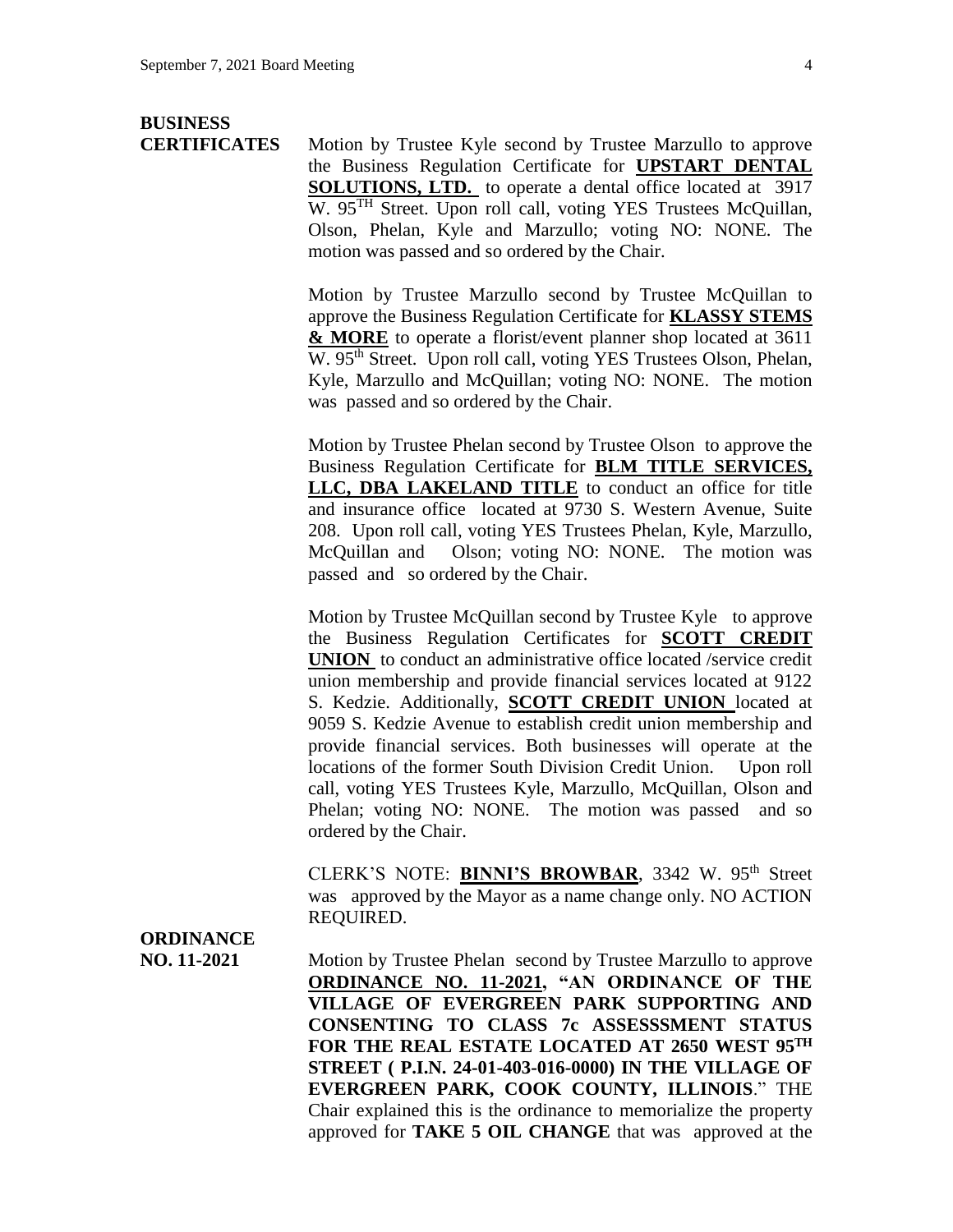## **ORDINANCE**

**NO. 15-2021** Motion by Trustee McQuillan second by Trustee Kyle to approve **ORDINANCE NO. 15-2021, "AN ORDINANCE AMENDING CHAPTER 5, BUILDINGS AND BUILDING REGULATIONS, BY ADDING ARTICLE XI, RENTAL OF RESIDENTIAL STRUCTURES, TO THE EVERGREEN**  PARK MUNICIPAL CODE." Upon roll call, voting YES: Trustees McQuillan, Olson, Phelan, Kyle and Marzullo; voting NO: NONE. The motion was passed and so ordered by the Chair.

#### **APPOINTMENTS TRAFFIC SAFETY**

Motion by Trustee Kyle second by Trustee McQuillan to approve the Mayor Burke's request to appoint longtime resident, Deb Grand to the Evergreen Park Traffic Safety Commission. Upon roll call voting YES: Trustees Olson, Phelan, Kyle, Marzullo and McQuillan; voting NO: NONE. The motion was passed and so ordered by the Chair.

**PARK BOARD** Motion by Trustee Phelan second by Trustee Olson to approve Mayor Burke's request to appoint Kaitlyn Frank to the Park Board Commission. The Chair noted Mrs. Frank has young children and will bring a fresh perspective to the Board. Upon roll call, voting YES Trustees Phelan, Kyle, Marzullo, McQuillan and Olson; voting NO: NONE. The motion was passed and so ordered by the Chair.

#### **POLICE OFFICER**

**DEPARTMENT** Motion by Trustee Phelan second by Trustee McQuillan to approve the request from Police Chief Saunders to authorize the hiring of one (1) individual from the next Probationary Patrol Officer Eligibility List dated July 10, 2020 as a replacement for a vacancy left by Tactical Officer Andrew Pratt's resignation dated September 4, 2021. Upon roll call, voting YES Trustees Kyle, Marzullo, McQuillan, Olson and Phelan; voting NO: NONE. The motion was passed and so ordered by the Chair.

**SALVAGE 2006 CROWN**

**VIC** Motion by Trustee Marzullo second by Trustee Olson to approve the PW Director's request to junk a 2006 Crown Victoria with a blown engine from the Inspection Department. Upon roll call, voting YES Trustees Marzullo, McQuillan, Olson, Phelan and Kyle; voting NO: NONE. The motion was passed and so ordered by the Chair.